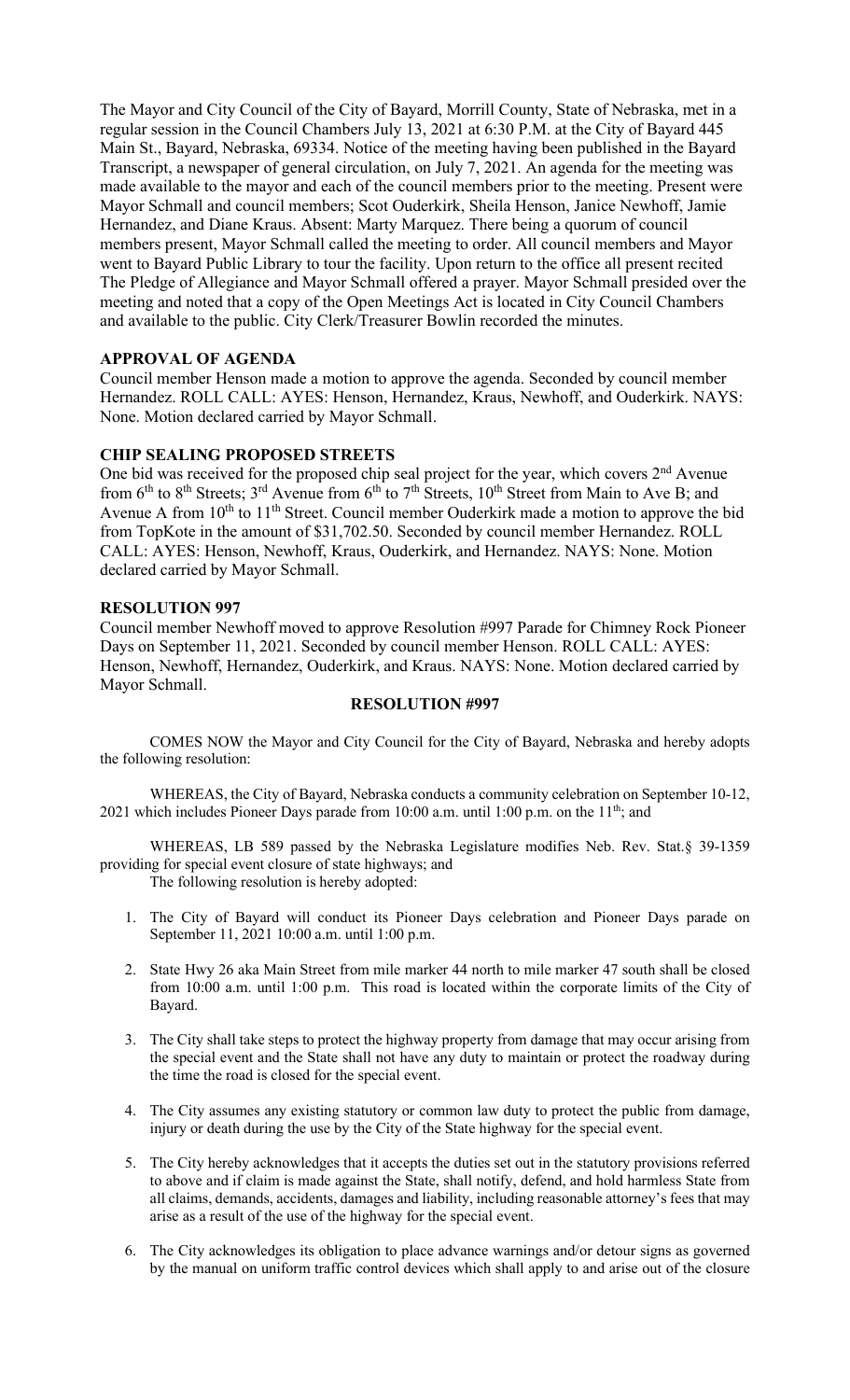of the highway for the special event. The City acknowledges a responsibility to obtain signs meeting the manual on uniform traffic control devices requirements.

PASSED AND APPROVED THIS 13th day of July, 2021.

## **USDA GRANT APPLICATION & RESOLUTION #994**

Council Member Newhoff made a motion to apply for an USDA grant for extrication equipment for the Fire Department, and allow Mayor Schmall to be signer for the application. Seconded by council member Ouderkirk. ROLL CALL: AYES: Henson, Ouderkirk, Newhoff, Kraus, and, Hernandez. NAYS: None. Motion declared carried by Mayor Schmall.

# **APPROVAL OF BILLS**

Council member Newhoff moved to approve all city bills and claims in the amount of \$230,185.39. Seconded by council member Henson. ROLL CALL: AYES: Henson, Newhoff, Kraus, Ouderkirk, and Hernandez. NAYS: None. Motion declared carried by Mayor Schmall. Action Communication \$36.08, Advancing Technology \$310.00, Aegion Corrpro \$1,325.00, AFLAC \$1,098.78, Airgas \$35.91, AST \$49.90, Allied Benefit Systems \$8,833.61, Bayard Automotive \$828.87, Tiger Paws \$1,294.72, Best Plumbing \$285.00, Bluffs Facility Solutions \$476.97, Border States \$533.34, Bound Tree \$903.23, Shelly Bowlin \$11.49, Budge-It Drain Service \$485.00, Capital Business Systems \$120.09, Cengage Learning \$155.50, CenturyLink \$129.98, Charter \$395.64, Child Support of WY \$298.14, CRPPD \$135.55, City of Gering \$11,538.54, Zoie Clause \$5.59, Gene Claver \$195.25, Compton Electric \$115.60, Connecting Point \$66.73, Culligan \$122.50, Dollar General \$206.90, Douglas Kelly Ostdiek \$832.75, Enviro Service \$60.00, FBI-Leeda \$695.00, Filament Essential Serv. \$2,400.00, Kevin Fowlkes \$36.87, Fremont Motors \$52.99, General Consolidated \$1,063.73, Great America \$470.00, Hawkins \$2,512.16, Holiday Inn \$1,900.77, Ideal Linen \$174.57, Ingram \$841.50, Jack's Uniforms \$360.33, John Deere \$525.30, Menards \$1,496.99, Midwest Salt \$5,737.81, Mission Comm. \$347.40, Morrill Co Attorney \$150.00, Morrill Co Sheriff \$1,000.00, Morrill County Treasurer \$216.40, MEAN \$55,110.65, Municipal Supply \$4,737.71, NE Child support \$1,269.72, NE Power Review Board \$158.96, NE Public Health \$19.00, NPPD \$49.50, NE Water Resource Assoc. \$105.00, NIPPON Life \$1,383.24, Northwest Pipe \$416.93, John Hancock \$1,953.07, One Call Concepts \$19.58, Paul Reed \$194.45, Quadient \$2055.00, Reganis Auto \$1,304.18, Rocky Mountain Air \$146.40, Roberta Rummel \$22.16, Russell Industries \$1,008.30, SBC Bldg. & Zoning \$2,178.00, Simmons Olsen Law \$245.00, Simplot Growers \$142.60, Staples \$176.28, Stryker \$31,385.69, Stan Tavenner \$356.00, Transcript \$320.76, Tumbleweed Press \$800.00, US Bank \$5,363.37, Viaero Wireless \$26.56, Monte Weisgerber \$186.27, Western States Bank \$353.06, Wickard Heating \$189.81, Wyoming First Aid \$93.01, Payroll \$67,546.65. Total =\$230,185.39.

# **CHIMNEY ROCK VILLA**

Council member Newhoff moved to approve the Chimney Rock Villa Bills & Claims in the amount of \$253,661.15. Seconded by council member Kraus. ROLL CALL: AYES: Henson, Ouderkirk, Newhoff, Kraus, and Hernandez. NAYS: None. Motion declared carried by Mayor Schmall.

Director's Kim Burry was present and gave an update on the Villa.

- 1. We had a very nice BBQ on the 1<sup>st</sup>. Residents were able to have one family member attend. We did move it inside because we were afraid it might rain and it was pretty windy. The evening turned out very nice for the firework display.
- 2. Working on budget.
- 3. Working on letter for bids for painting and flooring.
- 4. Also been working on OSHA requirements. They gave us a template to use.
- 5. I'm still working in other departments. Dietary is doing their best to keep me out.
- 6. New ice machine is in.
- 7. Looking for a new freezer for the kitchen.
- 8. Looking for a new lift.
- 9. Staffing still a challenge in every department.

### **DEPARTMENT HEAD MONTHLY REPORTS**

Utility Superintendent Coolidge, City Clerk/Treasurer Bowlin and Sergeant Stan Tavenner were present and available for questions.

- **UTILITY REPORT –**Fixed 2 water leaks, swept streets, trimmed trees, fixed curb stops, Fixed Street lights, Hung flags, and checked electrical outages.
- **PARK REPORT –** Mowing Grass; Fertilized the parks & sprayed for weeds; Put Rock in at Swimming Pool Park, sprinkler repairs.
- **POLICE REPORT** 47 assist the public; 27 assist other agencies; 2 accident investigations; 0 citation violation; 22 warning violations; 21 complaints and 5 Investigations.
- **LIBRARY REPORT –** There were 661 books checked out, the computer was used 35